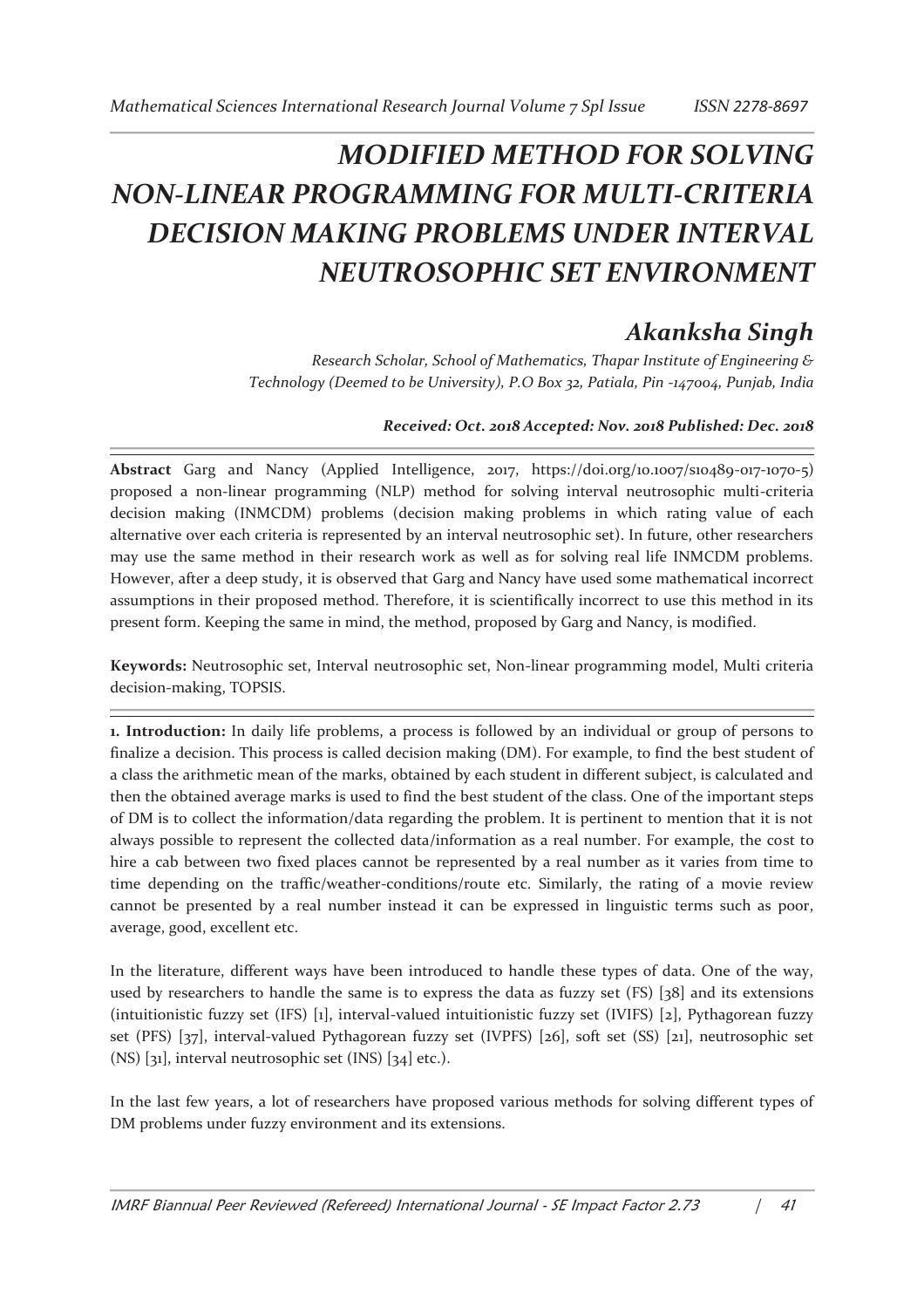The methods for solving DM problems under fuzzy environment and its extensions can be categorized into several different categories. Some of these are as follows:

- **1. Intuitionistic Fuzzy Environment:** This category contains all those methods for solving DM problems in which some or all the collected information/data is expressed as intuitionistic fuzzy sets.
- **2. Interval-Valued Intuitionistic Fuzzy Environment:** This category contains all those methods for solving DM problems in which some or all the collected information/data is expressed as intervalvalued intuitionistic fuzzy sets.
- **3. Interval-Valued Intuitionistic Fuzzy Soft Environment:** This category contains all those methods for solving DM problems in which some or all the collected information/data is expressed as intervalvalued intuitionistic fuzzy soft sets.
- **4. Pythagorean Fuzzy Environment:** This category contains all those methods for solving DM problems in which some or all the collected information/data is expressed as Pythagorean fuzzy sets.
- **5. Interval-Valued Pythagorean Fuzzy Environment:** This category contains all those methods for solving DM problems in which some or all the collected information/data is expressed as intervalvalued Pythagorean fuzzy sets.
- **6. Neutrosophic Environment:** This category contains all those methods for solving DM problems in which some or all the collected information/data is expressed as neutrosophic sets.
- **7. Interval-Valued Neutrosophic Environment:** This category contains all those methods for solving DM problems in which some or all those collected information/data is expressed as interval-valued neutrosophic sets.

Kumar and Garg [20] pointed out that several researchers  $[4]$ -[5], [15], [28], [33], [36] have used the connection number (CN) [39] for solving multi-attribute decision making (MADM) problems under crisp environment as well as MADM problems under fuzzy environment [38]. However, till now no one has used the same for solving MADM problems under intuitionistic fuzzy environment [1]. Kumar and Garg [20] also considered some intuitionistic fuzzy multi-attribute decision making (IFMADM) problems and shown that the existing IFMADM method [3] fails to rank the alternatives of the considered IFMADM problems. Kumar and Garg [20] pointed out that this drawback of the existing IFMADM method [3] can be resolved with the help of a CN. Since to fill this gap, there was need to transform each intuitionistic fuzzy number (IFN) [1] of the intuitionistic fuzzy decision matrix into a CN as well as to compare the connection numbers (CNs). But, neither there was any method in the literature to transform an IFN into a CN nor any method to compare two CNs. Therefore, Kumar and Garg [20] firstly proposed a method to transform an IFN into a CN and a method to compare CNs. Then using these methods, Kumar and Garg [20] proposed a method to solve IFMADM problems.

Kumar and Garg [19] pointed out that several researchers [3]-[5], [15], [28], [33], [35]-[36] have used the CN [39] for solving MADM problems under crisp environment, fuzzy environment [38], interval-valued fuzzy environment [22] and intuitionistic fuzzy environment [1]. However, till now no one has used the same for solving MADM problems under interval-valued intuitionistic fuzzy environment [2]. Since to fill this gap, there was need to propose a method for transforming an IVIFS into a CN as well as a ranking method for comparing CNs. Therefore, Kumar and Garg [19] firstly proposed the methods for the same and then using these methods, Kumar and Garg [19] proposed an interval-valued intuitionistic fuzzy multi-attribute decision making (IVIFMADM) method for solving IVIFMADM problems.

Garg and Arora [9] claimed that there is no method in the literature to solve interval-valued intuitionistic fuzzy soft multi-attribute decision making (IVIFSMADM) problems and hence, proposed a non-linear programming (NLP) method for solving IVIFSMADM problems.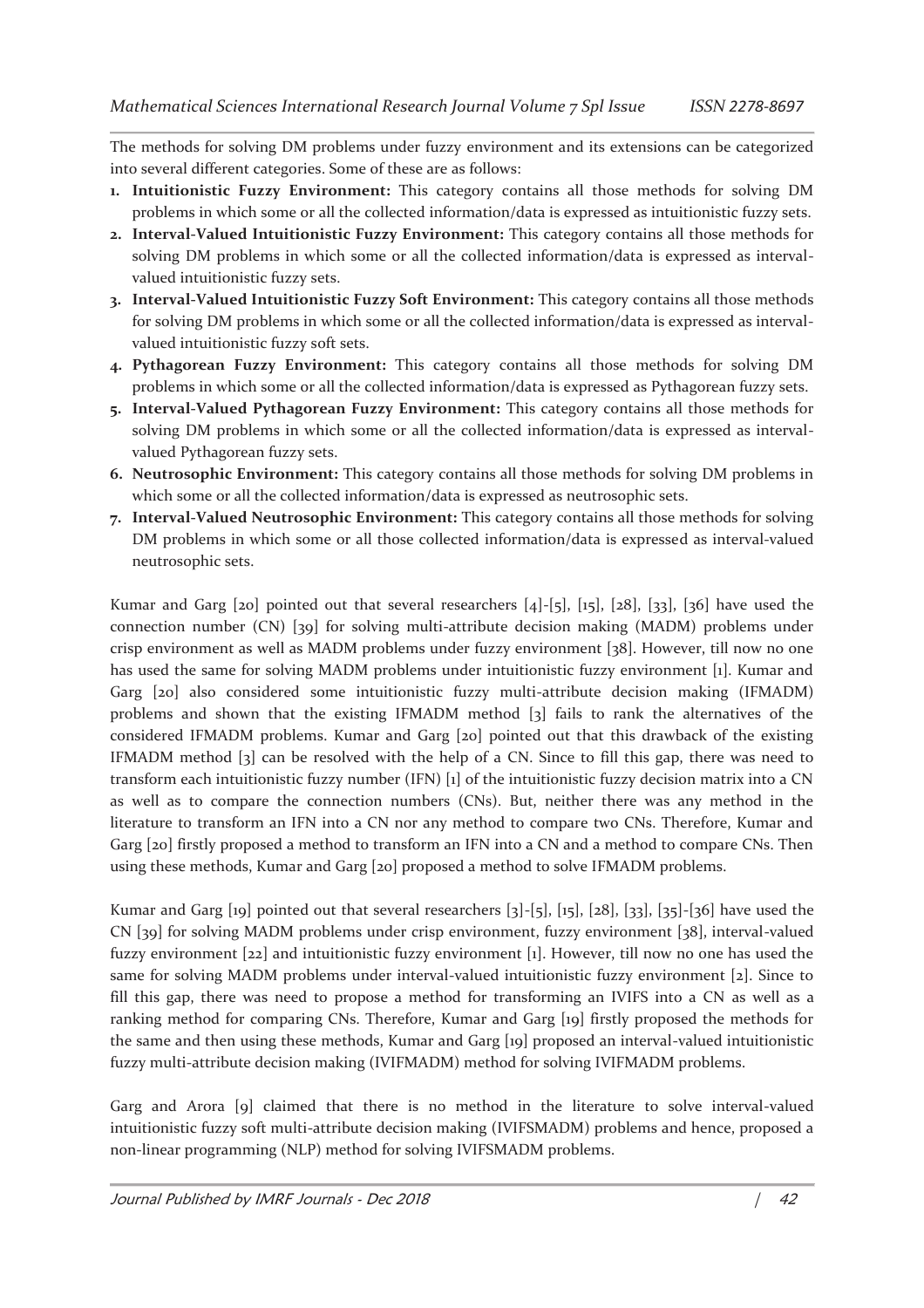Garg [7] pointed out the flaws of the existing methods for comparing interval-valued Pythagorean fuzzy numbers (IVPFNs). To resolve the flaws, Garg [7] proposed a new method for the same. Furthermore, Garg [7] used this method for comparing IVPFNs, to propose a method for solving DM problems under interval-valued Pythagorean fuzzy (IVPF) environment.

Garg [8] chosen some counter examples to show that the existing score function and the accuracy function defined to rank the IVPFNs fails to rank correctly. Also, to resolve this flaw, Garg [8] proposed an improved accuracy function for ranking IVPFNs. Furthermore, Garg [8] used this method for comparing IVPFNs, to propose a method for solving DM problems under IVPF environment.

Thamaraiselvi and Santhi [32] pointed out that the neutrosophic set [31] is used in different research areas. However, till now no one have used the neutrosophic set in transportation problems. While, several researchers have used fuzzy numbers for representing various parameters of transportation problems [6], [12]-[14], [16]-[18], [24]-[25], [27], [30]. Therefore, Thamaraiselvi and Santhi [32] proposed the approaches for solving neutrosophic transportation problem of Type-I (transportation problem in which cost for transporting unit quantity of the product is represented as trapezoidal neutrosophic number, whereas availability and demands are represented as real numbers) and neutrosophic transportation problem of Type-II (transportation problem in which cost for transporting unit quantity of the product, availability of a product and demand of the product are represented as trapezoidal neutrosophic numbers).

Nancy and Garg [23] pointed out the shortcomings of the existing method [29] for the ranking of single valued neutrosophic sets (SVNS) as well for the ranking of interval neutrosophic sets (INS). Also, to resolve the shortcomings, Nancy and Garg [23] proposed new methods for the same. Furthermore, Nancy and Garg [23] used these methods for comparing SVNS and INS, to propose a method for solving such DM problems under neutrosophic sets environment.

Garg and Nancy [10] claimed that there is no method in the literature to solve interval neutrosophic multi-criteria decision making (INMCDM) problems and hence, proposed a NLP method for solving INMCDM problems. Since, it is only method for solving INMCDM problems so the other researchers may be attracted to use this method for solving real life INMCDM problems. However, after a deep study, it is observed that some mathematical incorrect assumptions have been considered in this method. Therefore, it is scientifically incorrect to use this method for solving real life INMCDM problems. Keeping the same, in mind the method, proposed by Garg and Nancy [10], is modified.

This paper is organized as follows: In Section 2, the existing method [10] is presented in a brief manner. In Section 3, the mathematical incorrect assumptions, considered in the existing method [10], are pointed out. In Section 4, the impact of the mathematical incorrect assumptions on the solution of real life problems is discussed. In Section 5, the required modification in the existing method [10], to resolve it flaws, are suggested. In Section 6, existing method [10] with suggested modification is used to find the exact solution of an existing problem. Section 7 concludes the paper.

**2. A Brief Review of Nancy & Garg's Method:** The aim of this paper is to point out the mathematical incorrect assumptions considered in the existing method [10, Section 3.5] as well as to propose a modified method. Since, to do the same there is need to discuss the existing method [10, Section 3.5]. Therefore, in this section, the existing method [10, Section 3.5] is presented in a brief manner.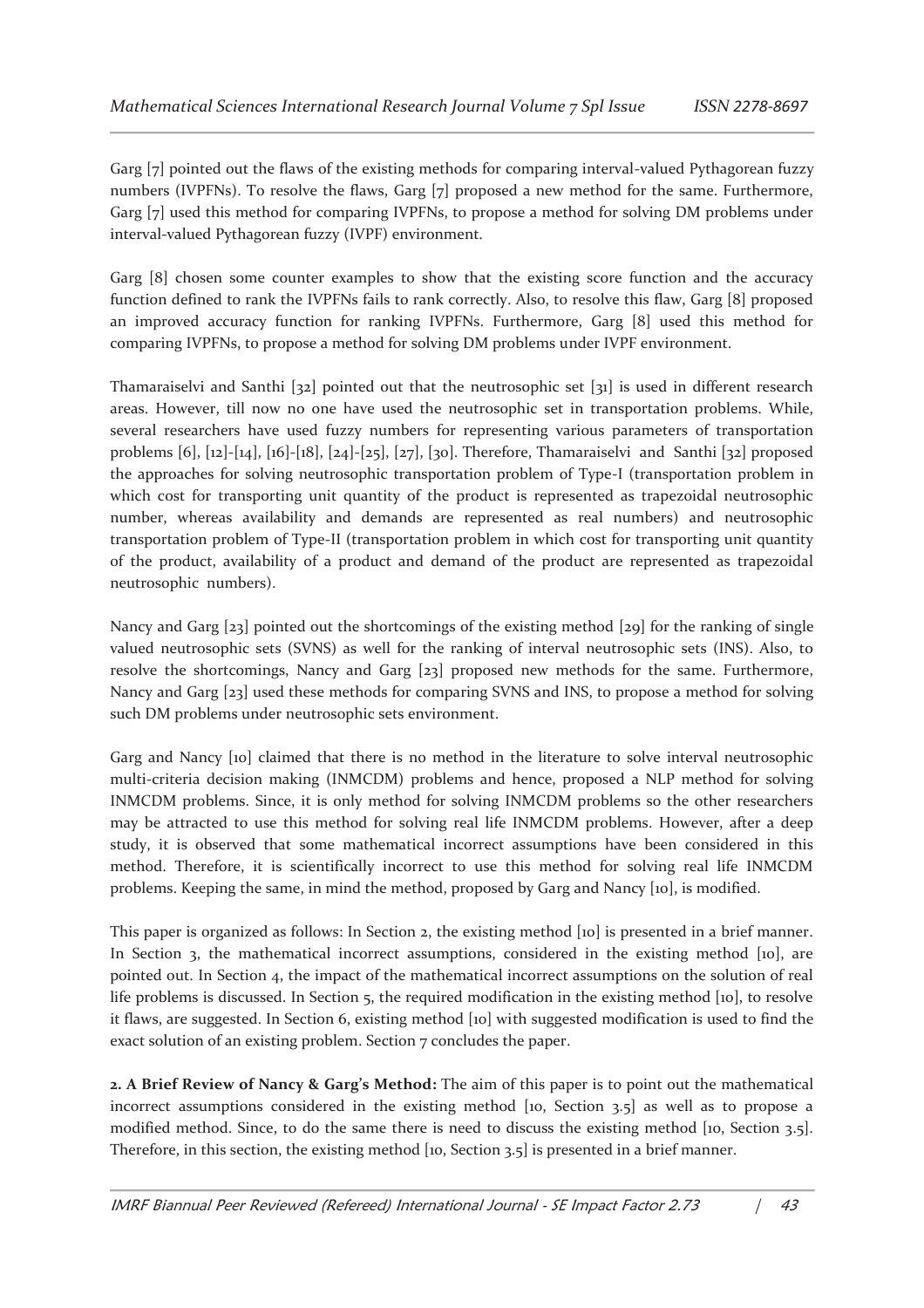The steps of the existing method [10, Section 3.5] are as follows:

**Step 1:** Write the crisp linear fractional programming problems (LFPPs)  $(P_1)$  [10, Section 3.5, Eq. 16] and  $(P_2)$  [10, Section 3.5, Eq. 18] corresponding to the i<sup>th</sup> alternative of the considered INMCDM problem.

$$
K_i^L = \min \left\{ \frac{\sum_{j=1}^n \{\omega_j \mu_{ij}^L + \xi_j \left(1 - \rho_{ij}^U\right) + \eta_j \left(1 - \nu_{ij}^U\right)\}}{\sum_{j=1}^n (\omega_j + \xi_j + \nu_j)} \right\}
$$
\n
$$
s.t. \left\{ \xi_j^L \leq \xi_j \leq \xi_j^U \right\}; \quad j = 1, 2, ..., n,
$$
\n
$$
n_j^L \leq \eta_j \leq \eta_j^U \right\}; \quad j = 1, 2, ..., n,
$$
\n
$$
K_i^U = \max \left\{ \frac{\sum_{j=1}^n \{\omega_j \mu_{ij}^U + \xi_j \left(1 - \rho_{ij}^L\right) + \eta_j \left(1 - \nu_{ij}^L\right)\}}{\sum_{j=1}^n (\omega_j + \xi_j + \nu_j)} \right\}
$$
\n
$$
s.t.
$$
\n
$$
(P_1)
$$
\n
$$
S = \sum_{j=1}^n \{\sum_{j=1}^n (\omega_j \mu_{ij}^U + \xi_j \left(1 - \rho_{ij}^U\right) + \eta_j \left(1 - \nu_{ij}^U\right)\} \}
$$
\n
$$
s.t.
$$
\n
$$
(P_2)
$$

Constraints of the problem  $(P_1)$ .

**Step 2:** Using Charnes and Cooper's transformations [11], the crisp linear fractional programming problem (LFPP)  $(P_1)$  and the crisp LFPP  $(P_2)$  can be transformed into its equivalent crisp linear programming problem (LPP)  $(P_3)$  [10, Section 3.5, Eqn. 19] and crisp LPP  $(P_4)$  [10, Section 3.5, Eqn. 20] respectively.

$$
K_{i}^{L} = \min\{\sum_{j=1}^{n} \{t_{j} \mu_{ij}^{L} + r_{j} (1 - \rho_{ij}^{U}) + y_{j} (1 - v_{ij}^{U})\}\}\
$$
  
\n
$$
Z_{ij}^{\alpha} \leq t_{j} \leq z\omega_{j}^{U}; \qquad j = 1, 2, ..., n,
$$
  
\n
$$
S.t. \begin{cases} z\zeta_{j}^{L} \leq r_{j} \leq z\xi_{j}^{U}; & j = 1, 2, ..., n, \\ z\eta_{j}^{L} \leq y_{j} \leq z\eta_{j}^{U}; & j = 1, 2, ..., n, \\ z\eta_{j}^{L} \leq y_{j} \leq z\eta_{j}^{U}; & j = 1, 2, ..., n, \\ \sum_{j=1}^{n} (t_{j} + r_{j} + y_{j}) = 1, \\ z \geq 0. \\ K_{i}^{U} = \max\{\sum_{j=1}^{n} \{t_{j} \mu_{ij}^{U} + r_{j} (1 - \rho_{ij}^{L}) + y_{j} (1 - v_{ij}^{L})\}\} \\ s.t. \end{cases} (P_{4})
$$

Constraints of the problem  $(P_3)$ .

**Step 3:** Using the optimal values  $K_i^L$  and  $K_i^U$  of the crisp LPP  $(P_3)$  and the crisp LPP  $(P_4)$ , obtain  $K_i =$  $[K_i^L, K_i^U]$   $(i = 1, 2, ..., m)$ .

**Step 4:** Using the values of  $K_i = [K_i^L, K_i^U]$   $(i = 1, 2, ..., m)$ , obtained in Step 3, construct a  $m \times m$ matrix  $P = [p_{ik}]_{m \times m}$ , where,

$$
p_{ik} = \begin{cases} max \left\{1 - max\left(\frac{K_k^U - K_i^L}{K_i^U - K_i^L + K_k^U - K_k^L}, 0\right), 0\right\}; & \text{if } i \neq k \\ \frac{1}{2} & \text{if } i = k \end{cases}
$$

**Step 5:** Find the value of  $\theta_i = \frac{\sum_{j=1}^{n} p_{ik} + \frac{n}{2} - 1}{n(n-1)}$  $\frac{\sum_{i} P_{i} R_{i}}{n(n-1)}$ ,  $(i = 1, 2, ..., m; k = 1, 2, ..., m)$  and check that  $\theta_i > \theta_k$  or  $\theta_i <$  $\theta_k$  or  $\theta_i = \theta_k$ . **Case (i)** If  $\theta_i > \theta_k$  then  $A_i > A_k$ **Case (ii)** If  $\theta_i < \theta_k$  then  $A_i < A_k$ **Case (iii)** If  $\theta_i = \theta_k$  then  $A_i = A_k$ .

**3. Mathematical Incorrect Assumptions Considered in the Existing Method:** The objective of the crisp LFPP ( $P_1$ ) and the crisp LFPP ( $P_2$ ) is to find such values of  $\omega_j$ ,  $\xi_j$ ,  $\eta_j$  ( $j = 1, 2, ..., n$ ) where  $0 \leq$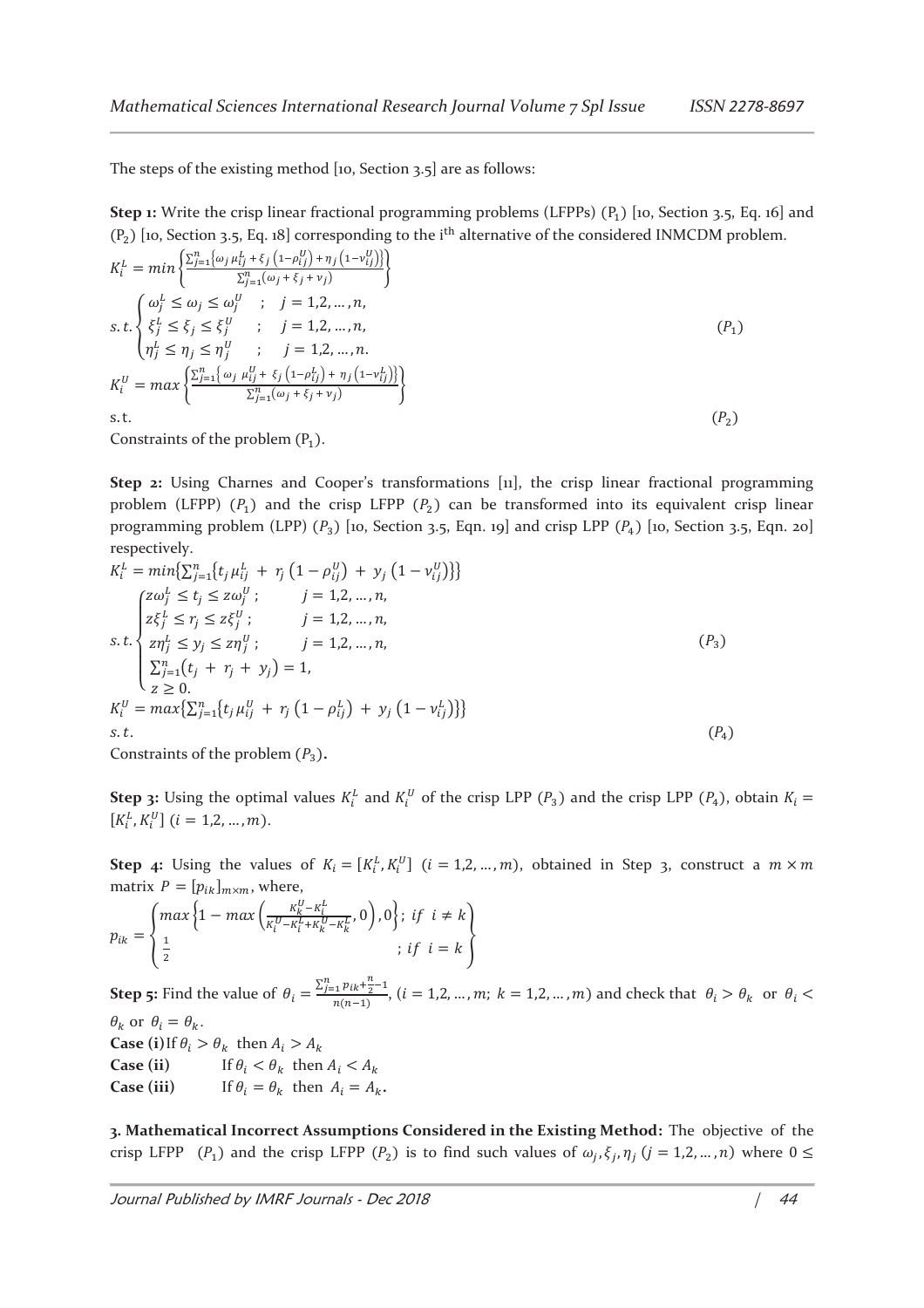$\omega_j, \xi_j, \eta_j \leq 1$  corresponding to which the value of  $\frac{\sum_{j=1}^n \{\omega_j \mu_{ij}^L + \xi_j (1-\rho_{ij}^U) + \eta_j (1-\nu_{ij}^U)\}}{\sum_{j=1}^n (\omega_i + \xi_i + \nu_i)}$  $\sum_{j=1}^{n} (\omega_j + \xi_j + \nu_j)$  will be minimum and the value of  $\frac{\sum_{j=1}^{n} \{\omega_j \mu_{ij}^U + \xi_j (1-\rho_{ij}^L) + \eta_j (1-\nu_{ij}^L)\}}{\sum_{j=1}^{n} \{(\omega_j \mu_{ij}^L + \xi_j (1-\rho_{ij}^L) + \eta_j (1-\nu_{ij}^L)\}}$  $\frac{\sum_{j=1}^{n} (\omega_j + \xi_j + v_j)}{\sum_{j=1}^{n} (\omega_j + \xi_j + v_j)}$  will be maximum.

To achieve this objective, Garg and Nancy [10, Section 3.5] have solved the crisp LFPP  $(P_1)$  and the crisp LFPP  $(P_2)$  independently by transforming the crisp LFPP  $(P_1)$  and the crisp LFPP  $(P_2)$  into the crisp LPP  $(P_3)$  and the crisp LPP  $(P_4)$  respectively. However, it is mathematically incorrect to solve the crisp LPP  $(P_3)$  and the crisp LPP  $(P_4)$  independently due to the following reasons:

On solving the crisp LPP ( $P_3$ ) and the crisp LPP ( $P_4$ ) independently, the obtained values of  $t_j$ ,  $r_j$ ,  $y_j$  ( $j =$ 1,2, ..., *n*) will not necessarily be equal. While, as  $t_j$ ,  $r_j$ ,  $y_j$  ( $j = 1, 2, ..., n$ ) are real numbers so the values of  $t_j$ ,  $r_j$ ,  $y_j$  ( $j = 1, 2, ..., n$ ), obtained on solving the crisp LPP  $(P_3)$  and the crisp LPP  $(P_4)$ , should be equal.

For example, to find the solution of the existing problem [10, Section 5.1], the crisp LFPP  $(P_5)$  and the crisp LFPP  $(P_6)$  are solved independently by transforming the crisp LFPP  $(P_5)$  and the crisp LFPP  $(P_6)$ into the crisp LPP  $(P_7)$  [10, Section 5.1, Eqn. 37] and the crisp LPP  $(P_8)$  [10, Section 5.1, Eqn. 38] with the help of Charnes and Cooper's transformation [11].

$$
K_{1}^{L} = min \left\{ \begin{array}{l} 0.7 \omega_{1} + 0.6 \omega_{2} + 0.8 \omega_{3} + 0.7 \omega_{4} + \\ 0.3 \xi_{1} + 0.5 \xi_{2} + 0.4 \xi_{3} + 0.6 \xi_{4} + \\ 0.8 \eta_{1} + 0.7 \eta_{2} + 0.8 \eta_{3} + 0.8 \eta_{4} \\ \omega_{1} + \omega_{2} + \omega_{3} + \omega_{4} + \xi_{1} + \xi_{2} + \xi_{3} + \xi_{4} + \eta_{1} + \eta_{2} + \eta_{3} + \eta_{4} \\ 0.20 \le \omega_{1} \le 0.3; 0.10 \le \xi_{1} \le 0.2; \\ 0.2 \le \eta_{1} \le 0.4; \\ 0.20 \le \omega_{2} \le 0.5; 0.1 \le \xi_{2} \le 0.2; \\ 0.15 \le \eta_{2} \le 0.25; \\ 0.15 \le \eta_{3} \le 0.3; \\ 0.15 \le \eta_{3} \le 0.3; \\ 0.15 \le \omega_{4} \le 0.3; 0.1 \le \xi_{4} \le 0.3; \\ 0.3 \le \eta_{4} \le 0.4. \end{array} \right. (P_{5})
$$
\n
$$
K_{1}^{U} = max \left\{ \begin{array}{l} 0.8 \omega_{1} + 0.8 \omega_{2} + 0.8 \omega_{3} + 0.9 \omega_{4} + \\ 0.5 \xi_{1} + 0.6 \xi_{2} + 0.6 \omega_{3} + 0.9 \omega_{4} + \\ 0.9 \eta_{1} + 0.7 \eta_{2} + 0.9 \eta_{3} + 0.8 \omega_{4} + \\ 0.9 \eta_{1} + 0.7 \eta_{2} + 0.9 \eta_{3} + 0.8 \eta_{4} \\ \omega_{1} + \omega_{2} + \omega_{3} + \omega_{4} + \xi_{1} + \xi_{2} + \xi_{3} + \xi_{4} + \eta_{1} + \eta_{2} + \eta_{3} + \eta_{4} \\ 0.5 \xi_{1} + 0.0 \xi_{2} + 0.6 \eta_{3} + 0.8 \eta_{4} \\ 0.5 \xi_{1} + 0.6
$$

Constraints of the problem  $(P_5)$ .

 $K_1^L = min(0.7t_1 + 0.6t_2 + 0.8t_3 + 0.7t_4 + 0.3t_1 + 0.5t_2 + 0.4t_3 + 0.6t_4 + 0.8y_1 + 0.7y_2 + 0.8y_3 +$  $0.8 y_4$ )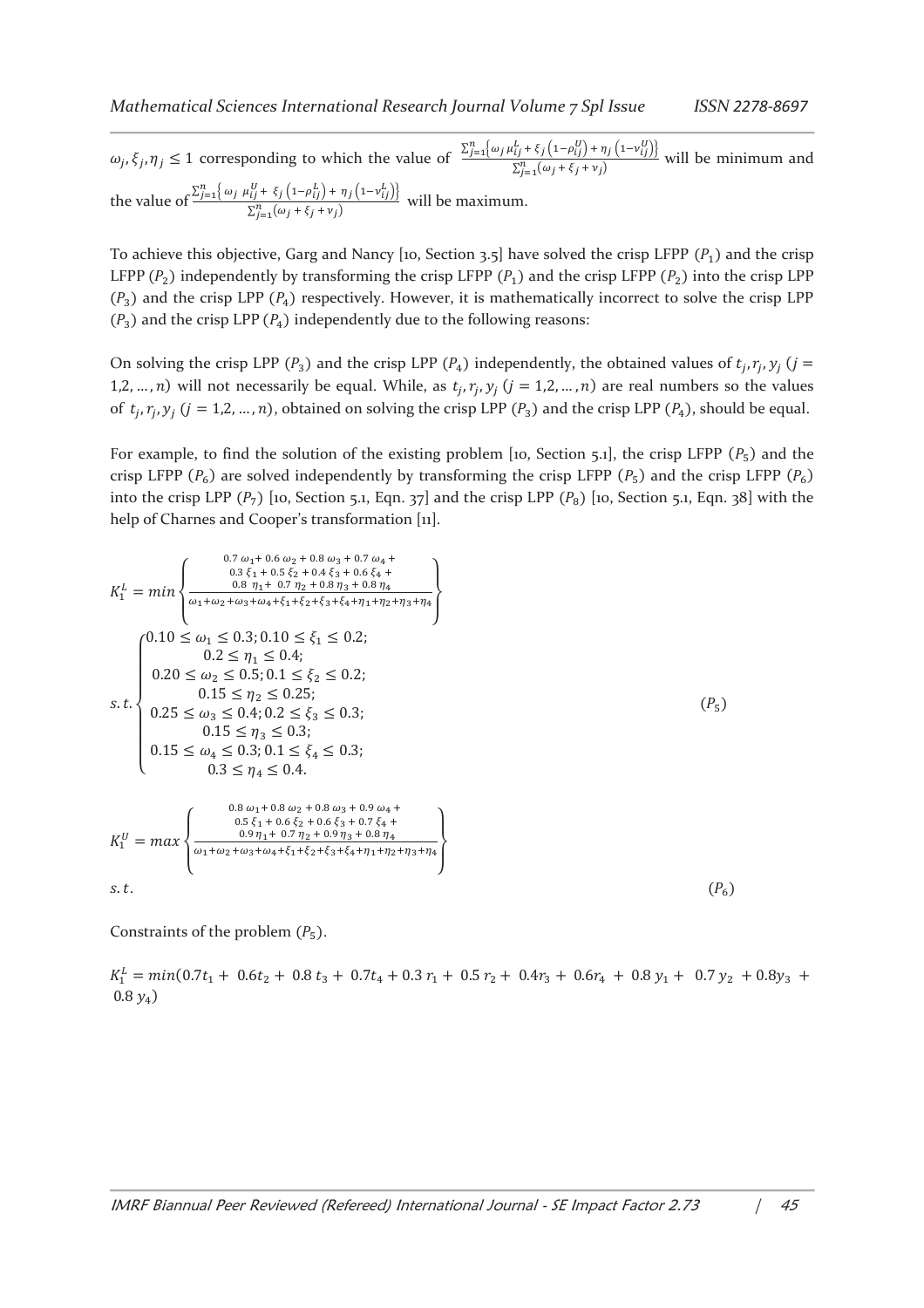|      | $(0.10z \le t_1 \le 0.3z; 0.10z \le r_1 \le 0.2z;$   |         |
|------|------------------------------------------------------|---------|
| s.t. | $0.2z \leq y_1 \leq 0.4z$ ;                          |         |
|      | $0.20z \le t_2 \le 0.5z$ ; $0.1z \le r_2 \le 0.2z$ ; |         |
|      | $0.15z \leq y_2 \leq 0.25z$ ;                        |         |
|      | $0.25z \le t_3 \le 0.4z; 0.2z \le r_3 \le 0.3z;$     |         |
|      | $0.15z \leq y_3 \leq 0.3z$ ;                         | $(P_7)$ |
|      | $0.15z \le t_4 \le 0.3z; 0.1z \le r_4 \le 0.3z;$     |         |
|      | $0.3z \leq y_4 \leq 0.4z$ ;                          |         |
|      | $\sum_{i=1}^{n} (t_i + r_i + y_i) = 1;$              |         |
|      | $z \geq 0$ .                                         |         |
|      |                                                      |         |

 $K_1^0 = \max(0.8t_1 + 0.8t_2 + 0.8t_3 + 0.9t_4 + 0.5r_1 + 0.6r_2 + 0.6r_3 + 0.7r_4 + 0.9y_1 + 0.7y_2 +$  $0.9y_3 + 0.8y_4$ s.t.  $(P_8)$ 

Constraints of the problem  $(P_7)$ .

The optimal values of  $t_1, t_2, t_3, t_4, r_1, r_2, r_3, r_4, y_1, y_2, y_3$  and  $y_4$ , obtained on solving the crisp LPP  $(P_7)$  and the crisp LPP  $(P_8)$ , are shown in Table 1.

It is obvious from the result, shown in Table 1, that the values of the variables  $t_1, t_2, t_3, t_4, r_1, r_2, r_3, r_4, y_1, y_2, y_3$  and  $y_4$ , obtained on solving the existing crisp LPP  $(P_7)$  [10, Section 5.1, eq.  $37$ ] and the existing crisp LPP  $(P_8)$  [10, Section 5.1, eq. 38], are not equal, which is mathematically incorrect.

| Variables     | $t_{1}$ | $t_{2}$ | $t_3$ | $\ddot{}$<br>$\iota_4$ | $r_{1}$ | $r_{2}$ | $r_{3}$ | $r_{4}$ | $y_1$ | $y_2$ | $y_3$ | $y_4$ | Z  | Value<br>οt       |
|---------------|---------|---------|-------|------------------------|---------|---------|---------|---------|-------|-------|-------|-------|----|-------------------|
| $\rightarrow$ |         |         |       |                        |         |         |         |         |       |       |       |       |    | the               |
|               |         |         |       |                        |         |         |         |         |       |       |       |       |    | objective         |
|               |         |         |       |                        |         |         |         |         |       |       |       |       |    | function          |
| Min $K_1^L$   |         | 5       |       |                        |         |         | 3       | 3       |       | 3     | 3     |       |    | 22                |
|               | 28      | 28      | 56    | 56                     | 14      | 14      | 28      | 28      | 14    | 56    | 56    | 28    | 14 | $\overline{35}$   |
| Max $K_1^U$   | 6       |         | 8     | h                      |         |         | 4       |         | 8     | 3     | 6     | 8     | 4  | $\frac{517}{650}$ |
|               | 65      | 13      | 65    | 65                     | 65      | 65      | 65      | 65      | 65    | 65    | 65    | 65    | 13 |                   |

**Table 1: Optimal Values of the Variables** 

**4. Impact of the Mathematical Incorrect Assumptions:** It is obvious from Section 3 that on applying the existing method [10, Section 3.5] the obtained optimal value will be an interval but the values of the variables will not be real numbers. This is like a situation that one is saying that the profit is rupees 20 (assumed) but it is not possible to find a strategy corresponding to which this profit will be achieved. In actual case, on applying the existing method [10, Section 3.5], there doesn't exist any such strategy corresponding to which the profit is rupees 20. Hence, it is not appropriate to apply the existing method [10, Section 3.5] for solving real life problems.

**5. Suggested Modifications:** The flaws of the existing method [10, Section 3.5], pointed out in Section 3, can be resolved if to achieve the objective i.e., to maximize  $\frac{\sum_{j=1}^{n} \omega_j \mu_{ij}^0 + \xi_j (1-\rho_{ij}^L) + \eta_j (1-\nu_{ij}^L)\}$  $\sum_{j=1}^{n} (\omega_j + \xi_j + v_j)$  and to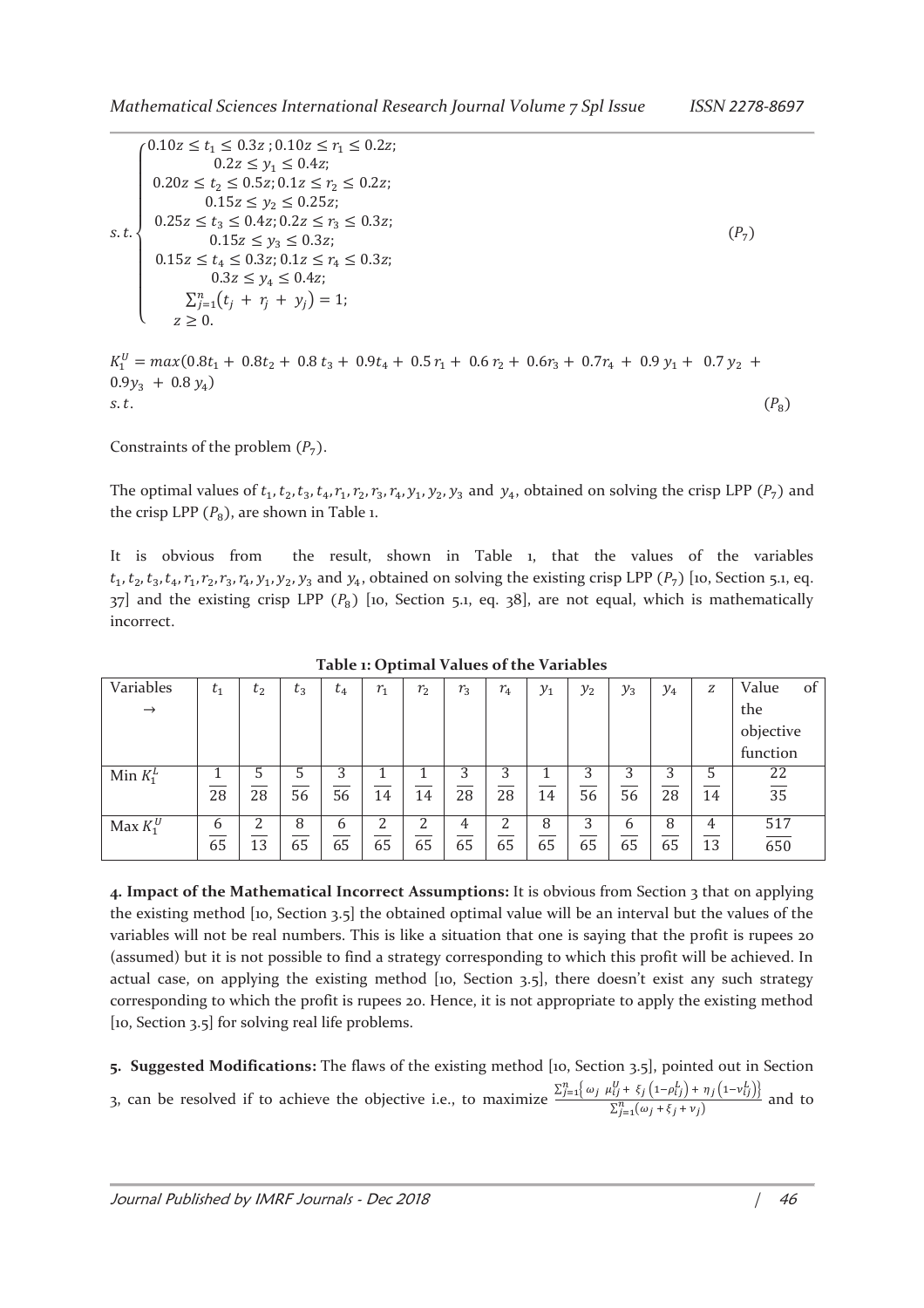minimize  $\frac{\sum_{j=1}^{n} {\omega_j \mu_{ij}^L + \xi_j (1 - \rho_{ij}^U) + \eta_j (1 - \nu_{ij}^U)}$  $\frac{\sum_{j=1}^{n} (a_j + \xi_j + v_j)}{\sum_{j=1}^{n} (a_j + \xi_j + v_j)}$ , the crisp LFPP  $(P_9)$  is solved instead of the crisp LFPP  $(P_1)$  and the crisp LFPP  $(P_2)$  independently.

$$
K_{i} = max \left\{ \frac{\sum_{j=1}^{n} \left\{ \omega_{j} \mu_{ij}^{U} + \xi_{j} (1 - \rho_{ij}^{L}) + \sum_{j=1}^{n} \left\{ \omega_{j} \mu_{ij}^{L} + \xi_{j} (1 - \rho_{ij}^{U}) + \right\}}{\eta_{j} (1 - \nu_{ij}^{U})} \right\}}{\sum_{j=1}^{n} (\omega_{j} + \xi_{j} + \nu_{j})} \right\}
$$
\n
$$
= max \left\{ \frac{\sum_{j=1}^{n} \left\{ \omega_{j} (\mu_{ij}^{U} - \mu_{ij}^{L}) + \xi_{j} ((1 - \rho_{ij}^{L}) - (1 - \rho_{ij}^{U})) + \right\}}{\eta_{j} ((1 - \nu_{ij}^{L}) - (1 - \nu_{ij}^{U}))} \right\}}
$$
\n
$$
= max \left\{ \frac{\sum_{j=1}^{n} (\omega_{j} + \xi_{j} + \nu_{j})}{\sum_{j=1}^{n} (\omega_{j} + \xi_{j} + \nu_{j})} \right\}
$$
\n
$$
s.t. (P_{9})
$$

Constraints of the problem  $(P_1)$ .

The crisp LFPP  $(P_9)$  can be solved as follows:

**Step 1:** Using Charnes and Cooper's transformation [11], the crisp LFPP  $(P_9)$  can be transformed into its equivalent crisp LPP  $(P_{10})$ .

$$
K_i = \max \left\{ \sum_{j=1}^n \left\{ t_j \left( \mu_{ij}^U - \mu_{ij}^L \right) + r_j \left( \left( 1 - \rho_{ij}^L \right) - \left( 1 - \rho_{ij}^U \right) \right) + y_j \left( \left( 1 - \nu_{ij}^L \right) - \left( 1 - \nu_{ij}^U \right) \right) \right\} \right\}
$$
  
s.t.  
Constraints of the problem  $(P_7)$ .  
(2)

Constraints of the problem  $(P_7)$ 

**Step 2:** Find the optimal solution  $\{t_j, r_j, y_j; j = 1, 2, ..., n\}$  of the crisp LPP  $(P_{10})$ .

**Step 3:** Using the optimal solution, obtained in Step 4, find  $K_i^L = \sum_{j=1}^n \{t_j \mu_{ij}^L + r_j (1 - \rho_{ij}^U) + y_j (1 - \nu_{ij}^U)\}\$ and  $K_i^U = \sum_{j=1}^n \{t_j \mu_{ij}^U + r_j (1 - \rho_{ij}^L) + y_j (1 - \nu_{ij}^L)\}.$ 

**Step 4:** Construct a  $m \times m$  matrix  $P = [p_{ik}]_{m \times m}$ , where,

$$
p_{ik} = \begin{cases} \max \left\{ 1 - \max \left( \frac{K_k^U - K_i^L}{K_i^U - K_i^L + K_k^U - K_k^L}, 0 \right), 0 \right\}; & \text{if } i = k \\ \frac{1}{2} & \text{if } i = k \end{cases}
$$

**Step 5:** Find the value of  $\theta_i = \frac{\sum_{j=1}^{n} p_{ik} + \frac{n}{2} - 1}{n(n-1)}$  $\frac{n_1 P (k \cdot 2)^2}{n(n-1)}$ ,  $(i = 1, 2, ..., m; k = 1, 2, ..., m)$  and check that  $\theta_i > \theta_k$  or  $\theta_i <$  $\theta_k$  or  $\theta_i = \theta_k$ . **Case** (i) If  $\theta_i > \theta_k$  then  $A_i > A_k$ **Case (ii)** If  $\theta_i < \theta_k$  then  $A_i < A_k$ **Case (iii)** If  $\theta_i = \theta_k$  then  $A_i = A_k$ .

**6. Exact Solution of the Existing Problem:** Garg and Nancy [10, Section 5.1] solved a real life problem to illustrate their proposed method. However as discussed in Section 2 that Garg and Nancy [10, Section 3.5] have used some mathematical incorrect assumptions in their proposed method, therefore the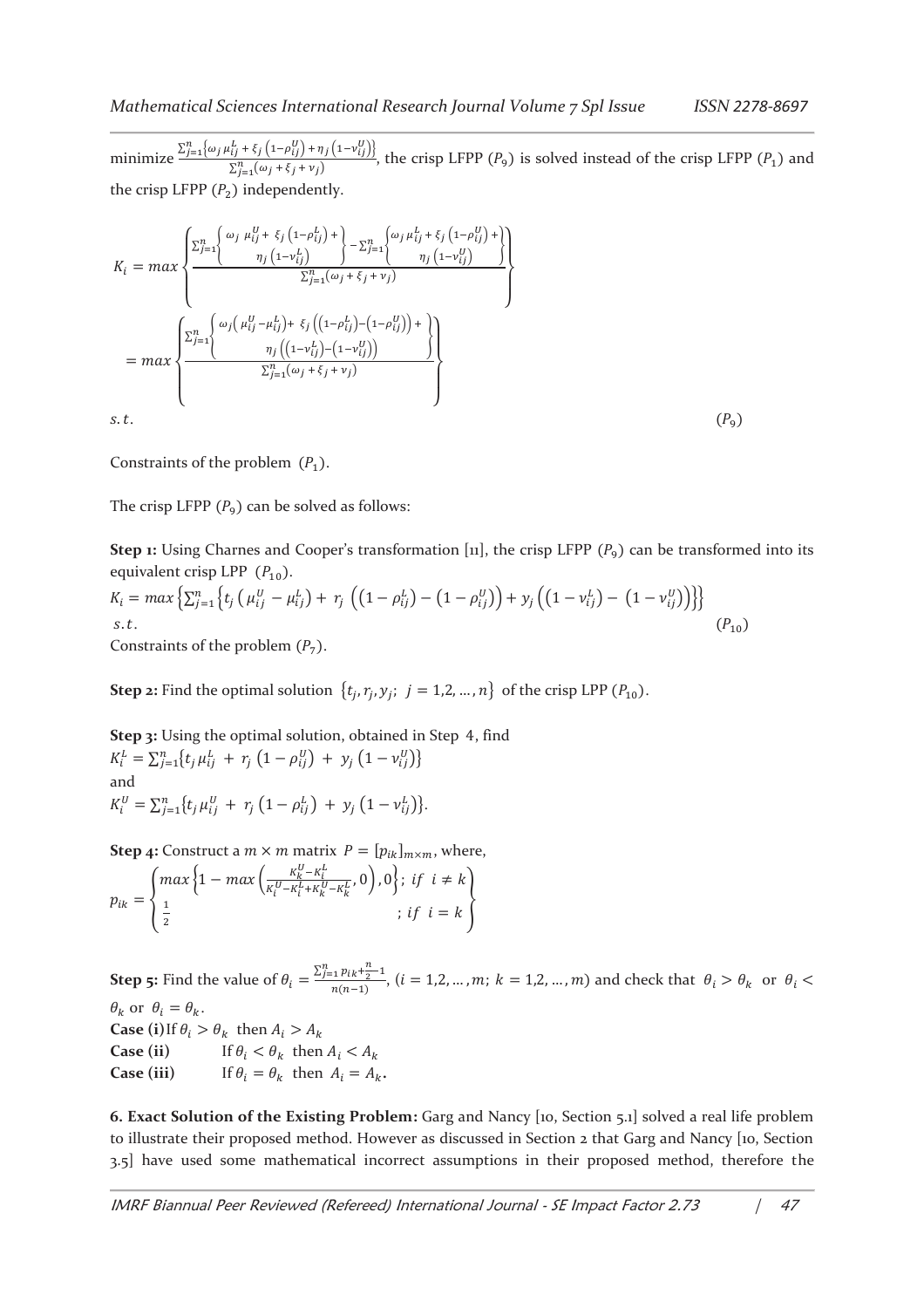results of the real life problem, obtained by Garg and Nancy [10, Section 5.1], are not exact. In this section, the exact result of the same problem is obtained by the modified method.

Using the modified method, the exact results of the INMCDM problem [10, Section 5.1] can be obtained as follows:

**Step 1:** Using Step 1 of the modified method, the crisp LFPP  $(P_{11})$ , the crisp LFPP  $(P_{12})$ , the crisp LFPP  $(P_{13})$ , the crisp LFPP  $(P_{14})$  and the crisp LFPP  $(P_{15})$  can be obtained.

$$
K_{1} = max \left\{ \begin{array}{ll} 0.1 & \omega_{1} + 0.2 & \omega_{2} + 0 & \omega_{3} + 0.2 & \omega_{4} + 0.2 & \omega_{5} + 0.2 & \omega_{6} + 0.2 & \omega_{7} + 0.2 & \omega_{8} + 0.2 & \omega_{9} + 0.2 & \omega_{1} + 0.2 & \omega_{1} + 0.2 & \omega_{1} + 0.2 & \omega_{1} + 0.2 & \omega_{1} + 0.2 & \omega_{2} + 0.2 & \omega_{3} + 0.2 & \omega_{4} + 0.2 & \omega_{4} + 0.2 & \omega_{4} + 0.2 & \omega_{4} + 0.2 & \omega_{4} + 0.2 & \omega_{4} + 0.2 & \omega_{4} + 0.2 & \omega_{4} + 0.2 & \omega_{4} + 0.2 & \omega_{4} + 0.2 & \omega_{4} + 0.2 & \omega_{4} + 0.2 & \omega_{4} + 0.2 & \omega_{4} + 0.2 & \omega_{4} + 0.2 & \omega_{4} + 0.2 & \omega_{4} + 0.2 & \omega_{4} + 0.2 & \omega_{4} + 0.2 & \omega_{4} + 0.2 & \omega_{4} + 0.2 & \omega_{4} + 0.2 & \omega_{4} + 0.2 & \omega_{4} + 0.2 & \omega_{4} + 0.2 & \omega_{4} + 0.2 & \omega_{5} + 0.6 & \omega_{6} + 0.2 & \omega_{7} + 0.1 & \omega_{8} + 0.1 & \omega_{8} + 0.1 & \omega_{8} + 0.1 & \omega_{8} + 0.1 & \omega_{4} + 0.1 & \omega_{2} + 0.1 & \omega_{3} + 0.1 & \omega_{4} + 0.1 & \omega_{4} + 0.1 & \omega_{4} + 0.1 & \omega_{4} + 0.1 & \omega_{4} + 0.1 & \omega_{4} + 0.1 & \omega_{4} + 0.1 & \omega_{4} + 0.1 & \omega_{4} + 0.1 & \omega_{4} + 0.1 & \omega_{4} + 0.1 & \omega_{4} + 0.1 & \omega_{4} + 0.1 & \omega_{4} + 0.1 & \omega_{4} + 0.1 & \omega
$$

**Step 2:** Using Step 2 of the modified method the crisp LFPP  $(P_{11})$ ,  $(P_{12})$ ,  $(P_{13})$ ,  $(P_{14})$  and  $(P_{15})$  can be transformed into the crisp LPP  $(P_{16})$ ,  $(P_{17})$ ,  $(P_{18})$ ,  $(P_{19})$  and  $(P_{20})$  respectively.

$$
K_1 = \max \{0.1t_1 + 0.2t_2 + 0t_3 + 0.2t_4 + 0.2r_1 + 0.1r_2 + 0.2r_3 + 0.1r_4 + 0.1y_1 + 0y_2 + 0.1y_3 + 0y_4\}
$$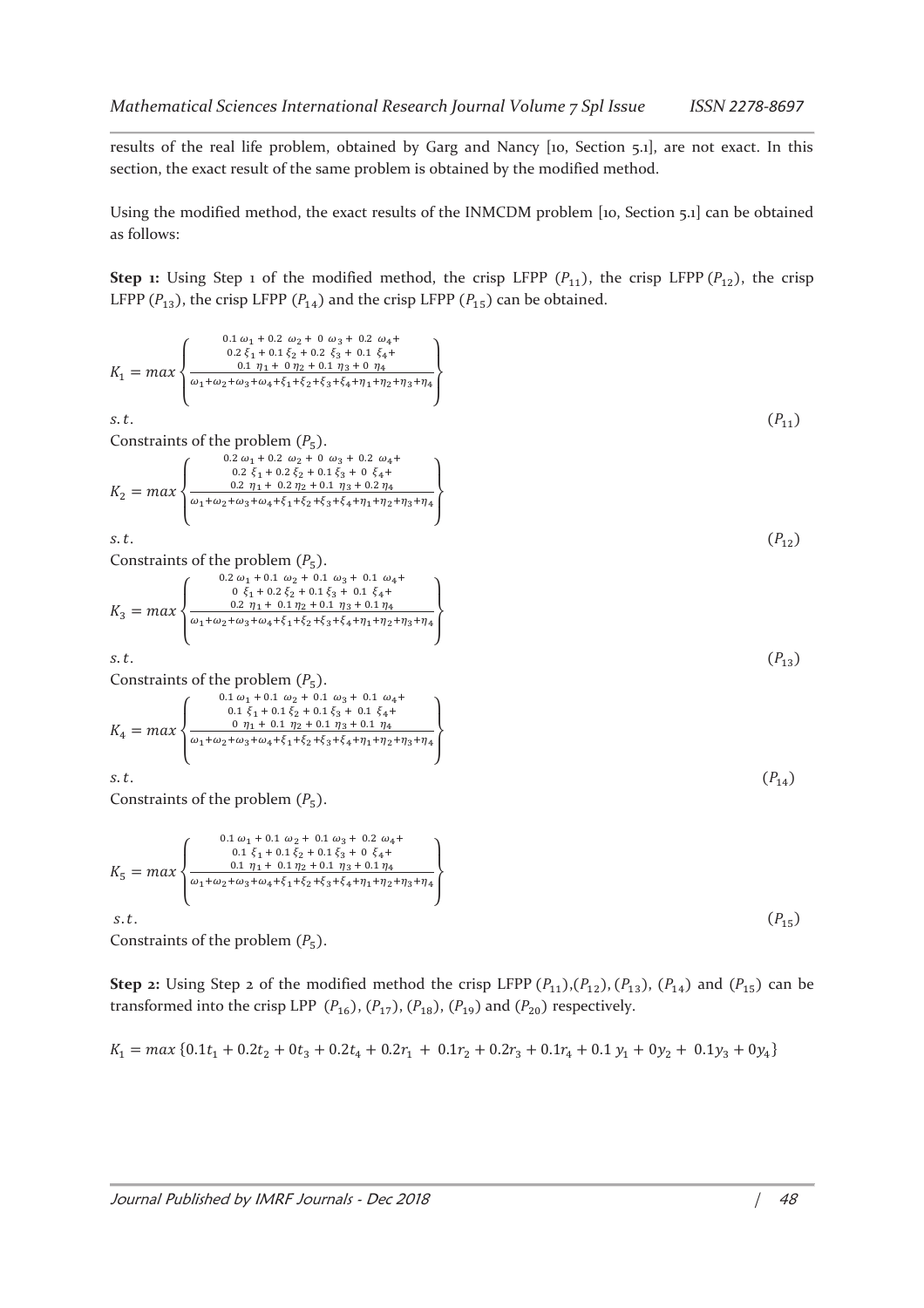| s.t. | $r$ 0.10z $\leq t_1 \leq 0.3z$ ; 0.10z $\leq r_1 \leq 0.2z$ ;<br>$0.2z \leq y_1 \leq 0.4z$ ;<br>$0.20z \le t_2 \le 0.5z$ ; $0.1z \le r_2 \le 0.2z$ ;<br>$0.15z \leq y_2 \leq 0.25z$ ;<br>$0.25z \le t_3 \le 0.4z$ ; $0.2z \le r_3 \le 0.3z$ ;<br>$0.15z \leq y_3 \leq 0.3z$ ;<br>$0.15z \le t_4 \le 0.3z$ ; $0.1z \le r_4 \le 0.3z$ ;<br>$0.3z \leq y_4 \leq 0.4z$ ; | $(P_{16})$ |
|------|----------------------------------------------------------------------------------------------------------------------------------------------------------------------------------------------------------------------------------------------------------------------------------------------------------------------------------------------------------------------|------------|
|      | $\sum_{j=1}^{n} (t_j + r_j + y_j) = 1;$<br>$z>0$ .                                                                                                                                                                                                                                                                                                                   |            |

 $K_2 = \max\left\{0.2t_1 + 0.2t_2 + 0 \cdot t_3 + 0.2t_4 + 0.2r_1 + 0.2 \cdot r_2 + 0.1r_3 + 0r_4 + 0.2y_1 + 0.2 \cdot y_2 + 0.1y_3 + 0.2 \cdot y_4\right\}$ 

s.t.  $(P_{17})$ Constraints of the problem  $(P_{16})$ .

 $K_3 = \max\{0.2t_1 + 0.1t_2 + 0.1t_3 + 0.1t_4 + 0r_1 + 0.2r_2 + 0.1r_3 + 0.1r_4 + 0.2y_1 + 0.1y_2 + 0.1y_3 + 0.1y_4\}$ 

 $s.t.$  ( $P_{18}$ ) Constraints of the problem  $(P_{16})$ .  $K_4 = \max \{0.1t_1 + 0.1t_2 + 0.1t_3 + 0.1t_4 + 0.1r_1 + 0.1r_2 + 0.1r_3 + 0.1r_4 + 0y_1 + 0.1y_2 + 0.1y_3 + 0.1y_4\}$ 

 $s.t.$  ( $P_{19}$ ) Constraints of the problem  $(P_{16})$ .  $K_5 = \max\{0.1t_1 + 0.1t_2 + 0.1t_3 + 0.2t_4 + 0.1r_1 + 0.1r_2 + 0.1r_3 + 0r_4 + 0.1y_1 + 0.1y_2 + 0.1y_3 + 0.1y_4\}$ 

s.t.  $(P_{20})$ Constraints of the problem  $(P_{16})$ .

**Step 3:** The optimal solutions  $\{t_j, r_j, y_j; j = 1, 2, ..., n\}$  of the crisp LPP  $(P_{16})$ ,  $(P_{17})$ ,  $(P_{18})$ ,  $(P_{19})$  and  $(P_{20})$ are,

 $\{t_1 = \frac{2}{5!}$  $\frac{2}{53}$ ,  $t_2 = \frac{10}{53}$  $\frac{10}{53}$ ,  $t_3 = \frac{5}{53}$  $\frac{5}{53}$ ,  $t_4 = \frac{6}{53}$  $\frac{6}{53}$ ,  $r_1 = \frac{4}{53}$  $\frac{4}{53}$ ,  $r_2 = \frac{2}{53}$  $\frac{2}{53}$ ,  $r_3 = \frac{6}{53}$  $\frac{6}{53}$ ,  $r_4 = \frac{2}{53}$  $\frac{2}{53}$ ,  $y_1 = \frac{4}{53}$  $\frac{4}{53}$ ,  $y_2 = \frac{3}{53}$  $\frac{3}{53}$ ,  $y_3 = \frac{3}{53}$  $\frac{3}{53}$ ,  $y_4 = \frac{6}{53}$ ,  $\{t_1 = \frac{6}{6!}$  $\frac{6}{65}$ ,  $t_2 = \frac{2}{13}$  $\frac{2}{13}$ ,  $t_3 = \frac{1}{13}$  $\frac{1}{13}$ ,  $t_4 = \frac{6}{65}$  $\frac{6}{65}$ ,  $r_1 = \frac{4}{65}$  $\frac{4}{65}$ ,  $r_2 = \frac{4}{65}$  $\frac{4}{65}$ ,  $r_3 = \frac{4}{65}$  $\frac{4}{65}$ ,  $r_4 = \frac{2}{65}$  $\frac{2}{65}$ ,  $y_1 = \frac{8}{65}$  $\frac{8}{65}$ ,  $y_2 = \frac{1}{13}$  $\frac{1}{13}$ ,  $y_3 = \frac{3}{65}$  $\frac{3}{65}$ ,  $y_4 = \frac{8}{65}$ ,  $\{t_1 = \frac{3}{25}, t_2 = \frac{2}{25}, t_3 = \frac{1}{10}, t_4 = \frac{3}{50}, r_1 = \frac{1}{25}, r_2 = \frac{2}{25}, r_3 = \frac{2}{25}, r_4 = \frac{1}{25}, y_1 = \frac{4}{25}, y_2 = \frac{3}{50}, y_3 = \frac{3}{50}, y_4 = \frac{3}{25}\},\$ ଶହ ଶହ ଵ ହ ଶହ ଶହ ଶହ ଶହ ଶହ ହ ହ  $\{t_1 = \frac{6}{75}\}$  $\frac{6}{73}$ ,  $t_2 = \frac{10}{73}$  $\frac{10}{73}$ ,  $t_3 = \frac{8}{73}$  $\frac{8}{73}$ ,  $t_4 = \frac{6}{73}$  $\frac{6}{73}$ ,  $r_1 = \frac{4}{73}$  $\frac{4}{73}$ ,  $r_2 = \frac{4}{73}$  $\frac{4}{73}$ ,  $r_3 = \frac{6}{73}$  $\frac{6}{73}$ ,  $r_4 = \frac{6}{73}$  $\frac{6}{73}$ ,  $y_1 = \frac{4}{73}$  $\frac{4}{73}$ ,  $y_2 = \frac{5}{73}$  $\frac{5}{73}$ ,  $y_3 = \frac{6}{73}$  $\frac{6}{73}$ ,  $y_4 = \frac{8}{73}$ and  $\{t_1 = \frac{2}{4} \}$  $\frac{2}{43}$ ,  $t_2 = \frac{4}{43}$  $\frac{4}{43}$ ,  $t_3 = \frac{5}{43}$  $\frac{5}{43}$ ,  $t_4 = \frac{6}{43}$  $\frac{6}{43}$ ,  $r_1 = \frac{2}{43}$  $\frac{2}{43}$ ,  $r_2 = \frac{2}{43}$  $\frac{2}{43}$ ,  $r_3 = \frac{4}{43}$  $\frac{4}{43}$ ,  $r_4 = \frac{2}{43}$  $\frac{2}{43}$ ,  $y_1 = \frac{4}{43}$  $\frac{4}{43}$ ,  $y_2 = \frac{3}{43}$  $\frac{3}{43}$ ,  $y_3 = \frac{3}{43}$  $\frac{3}{43}$ ,  $y_4 = \frac{6}{43}$ respectively.

**Step 4:** Using the optimal solutions  $\{t_j, r_j, y_j; j = 1, 2, ..., n\}$ , obtained in Step 3,  $K_1^L = \frac{339}{530}$  $rac{339}{530}$ ,  $K_1^U = \frac{202}{265}$  $\frac{202}{265}$ ;  $K_2^L = \frac{191}{325}$  $rac{191}{325}$ ,  $K_2^U = \frac{491}{650}$  $\frac{491}{650}$ ;  $K_3^L = \frac{141}{250}$  $rac{141}{250}$ ,  $K_3^U = \frac{87}{125}$  $\frac{87}{125}$ ;  $K_4^L = \frac{413}{730}$  $\frac{413}{730}$ ,  $K_4^U = \frac{241}{365}$  $rac{241}{365}$ ;  $K_5^L = \frac{267}{430}$  $\frac{267}{430}$ ,  $K_5^U = \frac{157}{215}$  $\frac{137}{215}$ .

**Step 5:** Using Step 5 of the modified method,

| $P = \begin{bmatrix} 0.5 & 0.60127 & 0.74536 & 0.78284 & 0.76806 \\ 0.39872 & 0.5 & 0.63860 & 0.72319 & 0.57499 \\ 0.22139 & 0.36139 & 0.5 & 0.57499 & 0.31110 \\ 0.09509 & 0.27680 & 0.42501 & 0.5 & 0.19301 \\ 0.3906 & 0.51459 & 0.68889 & 0.73532 & 0.5 \end{bmatrix}$ |  |  |
|----------------------------------------------------------------------------------------------------------------------------------------------------------------------------------------------------------------------------------------------------------------------------|--|--|

IMRF Biannual Peer Reviewed (Refereed) International Journal - SE Impact Factor 2.73 | 49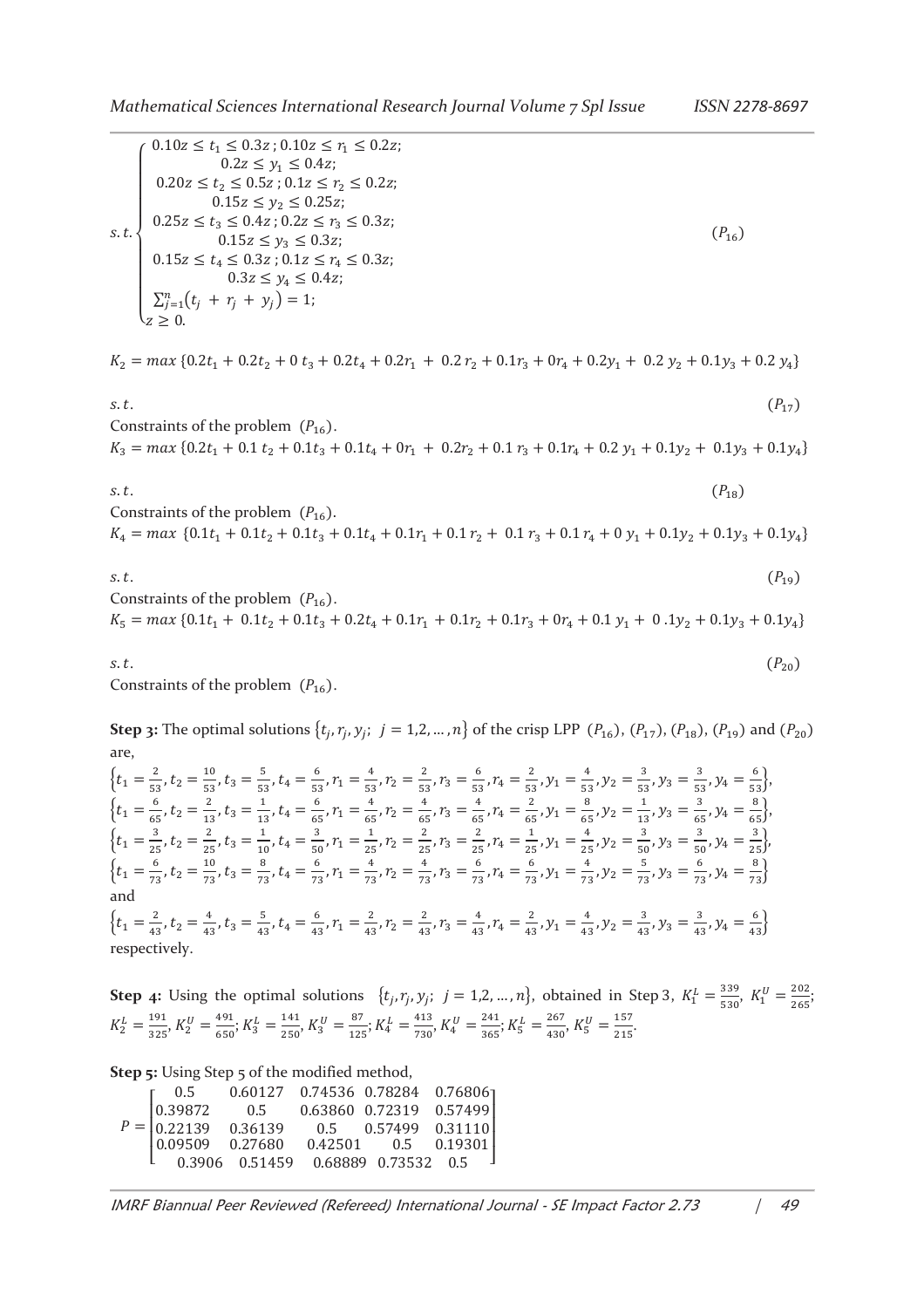**Step 6:** Using Step 6 of the modified method,  $\theta_1 = 0.2448765$ ,  $\theta_2 = 0.216775$ ,  $\theta_3 = 0.1734435$ ,  $\theta_4 = 0.216775$ 0.1494955 and  $\theta_5 = 0.2164725$  respectively. Furthermore, since,  $\theta_1 > \theta_2 > \theta_5 > \theta_3 > \theta_4$  so  $A_1 > A_2$  $A_5 > A_3 > A_4$ .

**Conclusion:** The mathematical incorrect assumptions considered in the existing method [10, Section 3.5] are pointed out. Also, the impact of these mathematical incorrect assumptions on the solutions of real life problems is discussed. Furthermore, the required modifications in the existing method [10, Section 5.1, to resolve its flaws, are suggested.

**Acknowledgement:** The authors would like to thank Associate Editor "Professor Qiang Zhang" and the anonymous Reviewers for their constructive suggestions which have led to an improvement in both the quality and clarity of the paper.

## **References:**

- 1. Atanassov K. T. "Intuitionistic fuzzy sets". Fuzzy Sets and Systems, vol. 20, no. 1, (1986): pp. 87–96
- 2. Atanassov K. T., Gargov G. "Interval valued intuitionistic fuzzy sets". Fuzzy Sets and Systems, vol. 31, no. 3, (1989): pp. 343-349
- 3. Boran F. E., Genc S., Akay D. "Personnel selection based on intuitionistic fuzzy sets". Human Factors and Ergonomics in Manufacturing and Service Industries, vol. 21, no. 5, (2011): pp. 493–503
- 4. ChangJian W. "Application of the set pair analysis theory in multiple attribute decision-making". Journal of Mechanical Strength, vol. 029, (2007) : pp. 1009-1012
- 5. Fu S, Zhou H. "Triangular fuzzy number multi-attribute decision-making method based on set-pair analysis". Journal of Software Engineering, vol. 11, no. 1, (2017): pp. 116–122
- 6. Gani N. A., Abbas S. "Solving intuitionistic fuzzy transportation problem using zero suffix algorithm". International Journal of Mathematical Sciences and Engineering Applications, vol. 6,  $(2012)$ : pp. 73–82
- 7. Garg H. "A novel accuracy function under interval-valued Pythagorean fuzzy environment for solving multi-criteria decision making problem". Journal of Intelligent & Fuzzy Systems, vol. 31,  $(2016)$ : pp. 529-540
- 8. Garg H. "A novel improved accuracy function for interval valued Pythagorean fuzzy sets and its applications in the decision-making process". International Journal of Intelligent Systems, vol. 32, no. 12, (2017): pp. 1-14
- 9. Garg H., Arora R. "A non-linear programming methodology for multi-attribute decision-making problem with interval-valued intuitionistic fuzzy soft sets information". Applied Intelligence, (2017). doi.org/10.1007/s10489-017-1035-8
- 10. Garg H., Nancy. "Non-linear programming method for multi-criteria decision making problems under interval neutrosophic set environment". Applied Intelligence, (2017). doi.org/10.1007/s10489- 017-1070-5
- 11. Guh YY, Hon CC, Lee ES. "Fuzzy weighted average: the linear programming approach via Charnes and Cooper's rule". Fuzzy Sets Systems, vol. 117, no. 1, (2001): pp. 157-160
- 12. Guo H., Wang X., Zhou S. "A transportation with uncertain costs and random supplies". International Journal of e-Navigation and Maritime Economy, vol. 2, (2015): pp. 1-11
- 13. Gupta G., Kaur J., Kumar A. "A note of "Fully fuzzy fixed charge multi-item solid transportation problem"". Applied Soft Computing, vol. 41, (2016): pp. 418-419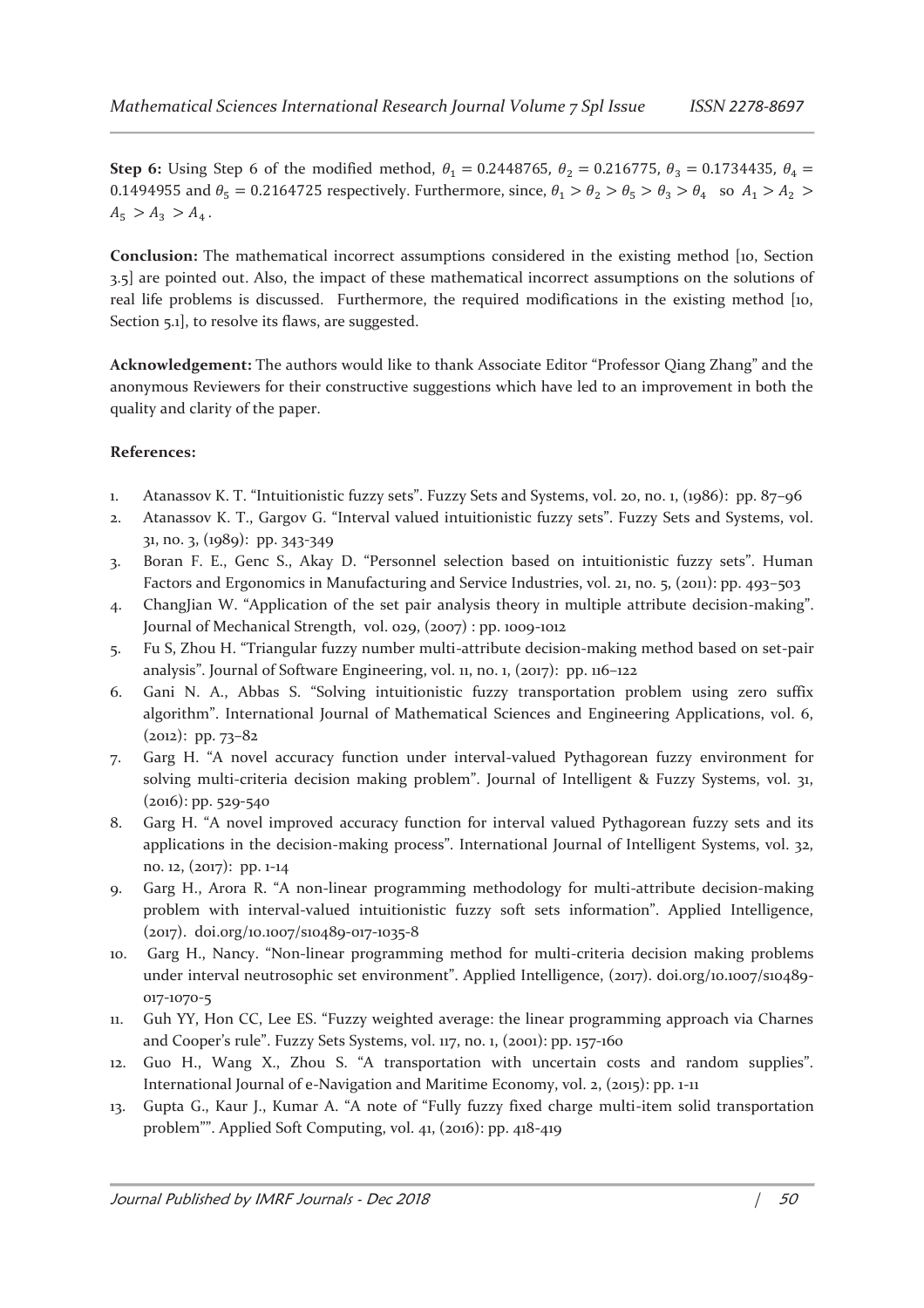- 14. Hitchcock F. L. "The distribution of a product from several sources to numerous localities". Journal of Mathematics and Physics, vol. 20, (1941): pp. 224–230
- 15. Hu J, Yang L. "Dynamic stochastic multi-criteria decision making method based on cumulative prospect theory and set pair analysis". Systems Engineering Procedia, vol. 1, (2011): pp. 432-439
- 16. Jim´enez F., Verdegay J. L. "Solving fuzzy solid transportation problems by an evolutionary algorithm based parametric approach". European Journal of Operational Research, vol. 117, no. 3, (1999): pp. 485-510
- 17. Kaur A., Kumar A. "A new method for solving fuzzy transportation problems using ranking function". Applied Mathematical Modeling, vol. 35, no. 12, (2011): pp. 5652-5661
- 18. Kaur A., Kumar A. "A new approach for solving fuzzy transportation problems using generalized trapezoidal fuzzy numbers". Applied Soft Computing, vol. 12, (2012): pp. 1201-1213
- 19. Kumar K., Garg H. "TOPSIS method based on the connection number of set pair analysis under interval-valued intuitionistic fuzzy set environment". Computational and Applied
- 20. Mathematics, (2016). doi.org/10.1007/s40314-016-0402-0 Kumar K., Garg H. "Connection number of set pair analysis based TOPSIS method on intuitionistic fuzzy sets and their application to decision making". Applied Intelligence, (2017). doi.org/10.1007/s10489-017-1067-0
- 21. Molodtsov D. A. "Soft set theory first results". Computers and Mathematics with Applications, vol. 27, no. 4-5, (1999): pp. 19–31
- 22. Montero J., Gomez D., Bustince H. "On the relevance of some families of fuzzy sets". Fuzzy Sets and Systems, vol. 158, no. 22-16, (2007): pp. 2429-2442
- 23. Nancy, Garg. H. "An improved score function for ranking neutrosophic sets and its application to decision-making process". International Journal of Uncertainty Quantification, vol. 6, no. 5, (2016): pp. 377-385
- 24. Oh´Eigeartaigh M´. "A fuzzy transportation algorithm". Fuzzy Sets and Systems, vol. 8, no. 3, (1982): pp. 235–243
- 25. Pandian P., Natarajan G. "A new algorithm for finding a fuzzy optimal solution for fuzzy transportation problem". Applied Mathematical Sciences, vol. 4, no. 2, (2010): pp. 79–90
- 26. Peng X, Yang Y. "Fundamental properties of interval-valued Pythagorean fuzzy aggregation operators". International Journal of Intelligent Systems, vol. 31, no. 5, (2015): pp. 444–487
- 27. Rani D., Gulati T.R., Kumar A. "A method for unbalanced transportation problems in fuzzy environment". Sadhana – Academy Proceedings in Engineering Sciences, vol. 39, no. 3, (2014): pp. 573-581
- 28. Rui Y., Zhongbin W., Anhua P. "Multi-attribute group decision making based on set pair analysis". International Journal of Advancements in Computing Technology, vol. 4, no. 10, (2012): pp. 205–213
- 29. Sahin, R. "Multi-criteria neutrosophic decision making method based on score and accuracy functions under neutrosophic environment", (2014). http://arvix.org/abs/1412.5202
- 30. Sidhu S. K., Kumar A., Kaur A. "A note on "A fuzzy approach to transport optimization problem"". Optimization and Engineering, vol.17, (2016): pp. 987-992
- 31. Smarandache F. "A Unifying Field in Logics. Neutrosophy: Neutrosophic Probability, Set and Logic". American Research Press, Rehoboth, NM, USA, (1999)
- 32. Thamaraiselvi A., Santhi R. "A new approach for optimization of real life transportation problem in neutrosophic environment". Mathematical Problems in Engineering, vol. 2016, Article ID 5950747, (2016), 9 pages
- 33. Wang J.Q., Gong L. "Interval probability stochastic multi-criteria decision-making approach based on set pair analysis". Journal of Control and Decision, vol.24, (2009): pp. 1877–1880
- 34. Wang H., Smarandache F., Zhang Y.Q., Sunderraman R. "Interval-neutrosophic sets and logic: Theory and applications in computing". Hexis, Phoenix, AZ, (2005)